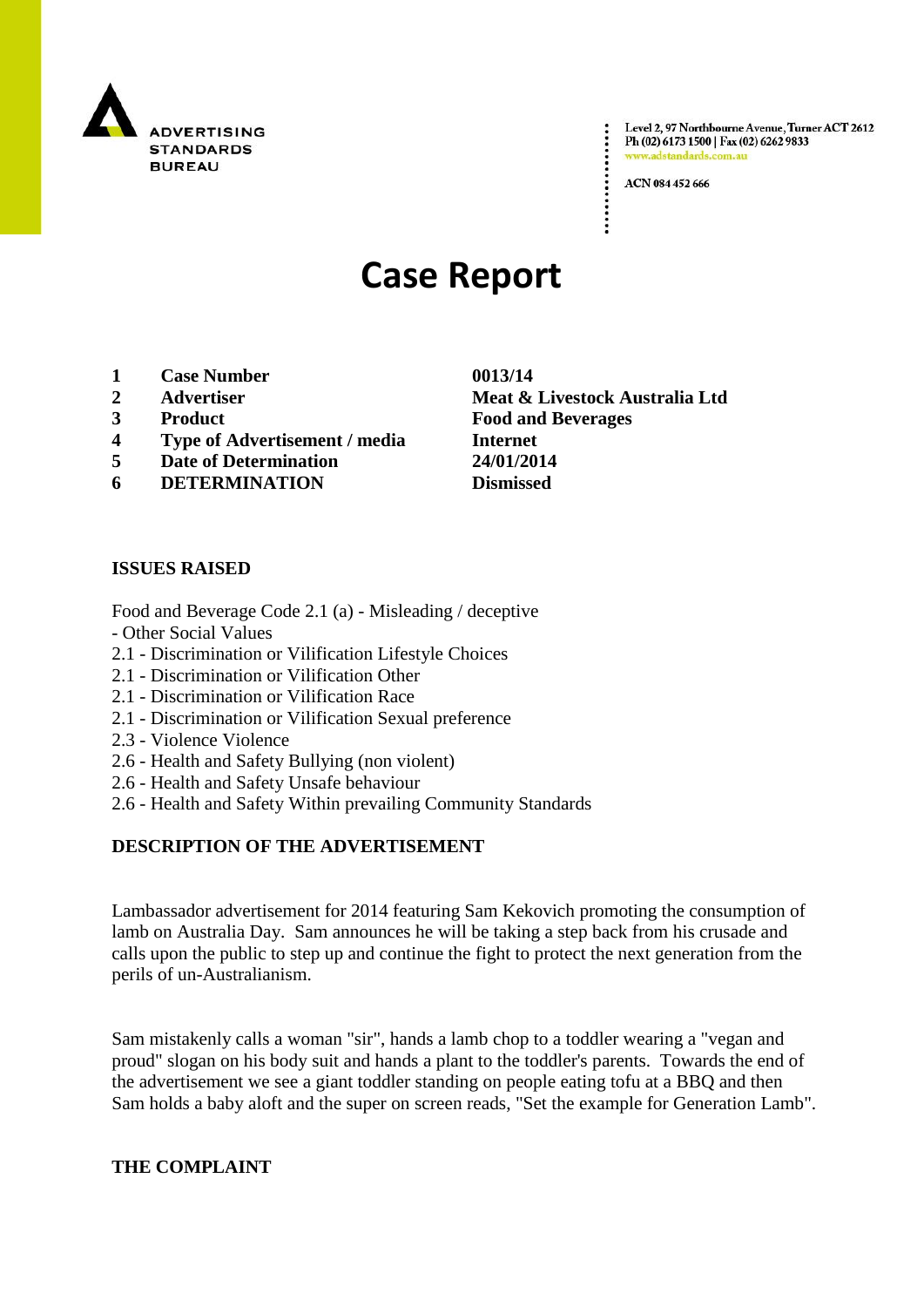A sample of comments which the complainant/s made regarding this advertisement included the following:

*It makes fun of people who choose not to eat meat and gives the impression that people can't be strong, healthy or patriotic without eating meat.*

*It is homophobic Makes vegans out to be dumb and ill informed. Gives a child food without parents' consent when by the print of his shirt he clearly doesn't eat meat Makes the claim that meat eating is linked to patriotism. Overall this ad is one big middle finger to minorities. This ad is discriminatory. It suggests that non white Australians (because there are no other cultural groups depicted), same sex couples, people who live on a vegan diet, people who care about quality education and people without children are 'Un-Australian'if they don't eat lamb. This Ad depicts an Australian 'norm' that is no longer representative of our country and its values.*

## **THE ADVERTISER'S RESPONSE**

Comments which the advertiser made in response to the complainant/s regarding this advertisement include the following:

*We refer to your letters regarding complaints the Advertising Standards Bureau (ASB) received in relation to the Meat & Livestock Australia's (MLA) Australia Day commercial (television and online). We have considered the allegations, and for the reasons set out below, submit that the complaints should be dismissed.* 

*The 60 second TVC is the tenth annual Meat & Livestock Australia Day advertisement. The Sam Kekovich advertisements are well-known for their satirical, tongue in cheek expression. MLA notes that the ASB has historically taken a robust approach to the content of these advertisements (see, for example, 33/08).* 

*In the 2014 TVC, Sam announces he will be taking a step back from his crusade and calls upon the public to step up and continue the fight to protect the next generation from the perils of unAustralianism. Sam humorously declares that it is the responsibility of all Aussie adults to get behind the cause and set the right example for 'Generation Lamb' by eating lamb this Australia Day.* 

*The advertisement is clearly targeted at adults, particularly with lines such as "now you must educate the new generation". Given the P rating, the TVC has not appeared during any children's programming, as Annexure B makes clear. The complaint The complaints allege that the advertisement is discriminatory, violent and misleading. The ASB has raised these issues under Section 2 of the AANA Code of Ethics (the Code) and Section 2 of the AANA Food and Beverages Advertising and Marketing Communications Code (the Food Code).*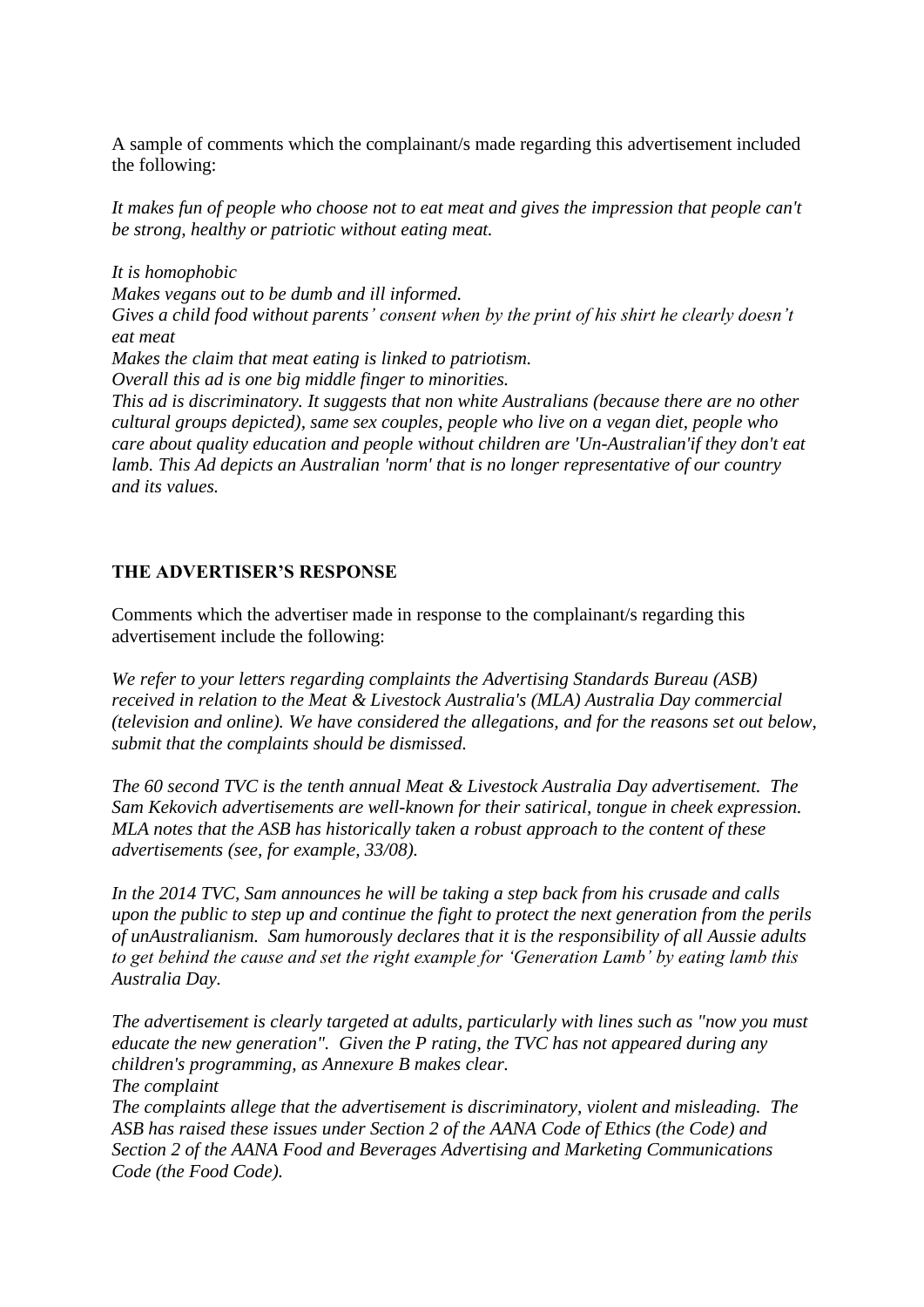## *The Code*

*Section 2.1 of the Code states that "Advertising or Marketing Communications shall not portray people or depict material in a way which discriminates against or vilifies a person or section of the community on account of race, ethnicity, nationality, gender, age, sexual preference, religion, disability, mental illness or political belief."*

*Section 2.3 of the Code states that "Advertising or Marketing Communications shall not present or portray violence unless it is justifiable in the context of the product or service advertised."*

*Section 2.5 of the Code states that "Advertising or Marketing Communications shall only use language which is appropriate in the circumstances (including appropriate for the relevant audience and medium). Strong or obscene language shall be avoided."*

*Section 2.6 of the Code states that "Advertising or Marketing Communications shall not depict material contrary to Prevailing Community Standards on health and safety."*

## *The Food Code*

*Section 2.1 of the Food Code states that "Advertising or Marketing Communications for Food or Beverage Products shall be truthful and honest, shall not be or be designed to be misleading or deceptive or otherwise contravene Prevailing Community Standards, and shall be communicated in a manner appropriate to the level of understanding of the target audience of the Advertising or Marketing Communication with an accurate presentation of all information including any references to nutritional values or health benefits."*

*Section 2.2 of the Food Code states that " Advertising or Marketing Communications for Food or Beverage Products shall not undermine the importance of healthy or active lifestyles nor the promotion of healthy balanced diets, or encourage what would reasonably be considered as excess consumption through the representation of product/s or portion sizes disproportionate to the setting/s portrayed or by means otherwise regarded as contrary to Prevailing Community Standards."*

*Section 2.4 of the Food Code states that " Advertising or Marketing Communications for Food or Beverage Products which include nutritional or health related comparisons shall be represented in a non misleading and non deceptive manner clearly understandable by an Average Consumer."*

*MLA takes these allegations very seriously and contends that the complaints should be dismissed.*

*Submissions*

*MLA submits that the TVC is a light-hearted, comical plea for meat eaters to eat lamb this Australia Day. This view is reinforced by the ASB's previous comments that MLA's "Australia Day advertisements are now well known for their irreverent tongue in cheek humour during their short term January campaign" (see 24/11, 20/10 and 27/09).* 

*Many of the complaints raise matters of taste. Making fun of certain things is said to be "stupid", "dumb", "offensive", "disrespectful", "not socially or morally responsible" and the*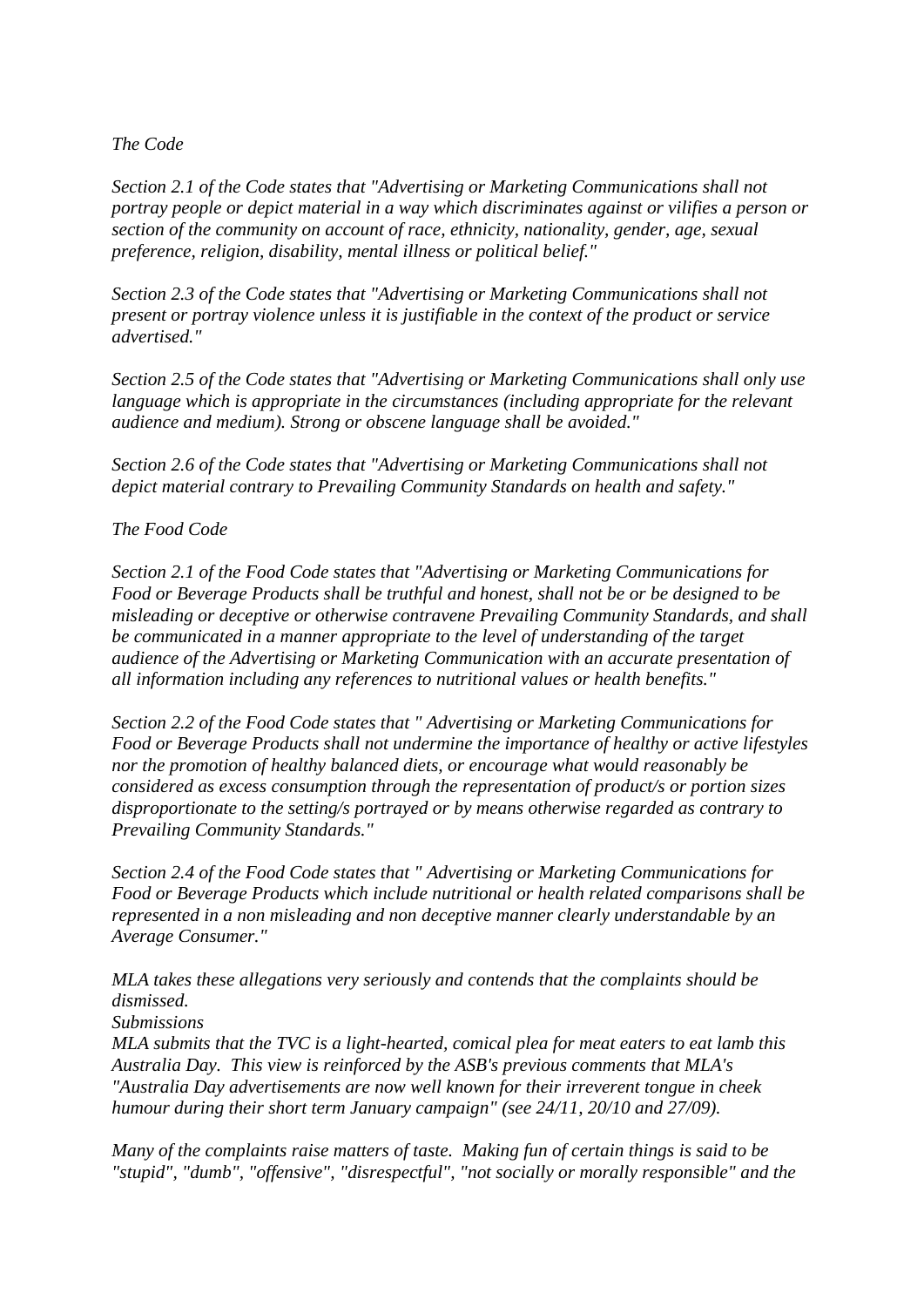*like. None of these characterisations is a basis for complaint under the Code or the Food Code. Over the top humour will always be seen as in bad taste by some and as involving "cheap shots" to get a laugh. However, laws and codes dealing with discrimination and vilification are drafted to balance the need to preserve the general right to free speech with appropriate prohibitions on certain types of speech. They do not extend to prohibit the expression of opinions or jokes about lifestyle choices such as how people dress, their hairstyles or their dietary preferences. Those statements or opinions do not have to be in good taste and it does not matter that those with differing views see them as being in bad taste or offensive to them or disrespectful. As a result vegetarians and vegans can and do make disparaging comments in their advertising about meat eaters. The complaints often repeat such comments about meat eaters supporting cruelty to animals and the like. MLA is of the view that a diet that includes meat is the best dietary choice, that such a diet has long been recommended by experts and has been part of growing up in Australia for most Australians and that it will continue to help children grown up strong and healthy. The laws and codes rightly give MLA considerable freedom to use humour, even of dubious taste, to communicate these messages.*

*MLA's Australia Day campaigns are designed to increase sales of lamb over the Australia Day long weekend. Over the past ten years, MLA has endorsed eating lamb on Australia Day. The satirical mission to fight "unAustralianism" links to the idea of a lambless Australia Day and is not a gratuitous attempt to offend those who do not eat lamb. Since the Australia Day campaign's inception in 2005, MLA has experienced a strong uplift in lamb sales for the campaign period versus the annual weekly average. This uplift has seen a dramatic increase over the last four years, culminating in a record sales period in 2013 as outlined in Annexure C. These results indicate that the playful, light-hearted style of the campaigns featuring popular culture references are proving highly successful and the formula by which we judge the creative work is effective. The 2013 campaign also received numerous industry awards and advertising accolades.*

*MLA measures the impact of its campaigns to ensure that its marketing communications are effective across all sectors of the community. MLA engages Millward Brown to review all its campaign materials, including the Australia Day 2014 TVC. Millward Brown pays keen attention to the areas of branding, engagement, and both rational and emotional responses to MLA's advertisements. The data collected as part of this process is then used as the basis for the brief development for the subsequent Australia Day campaigns. Sustained recognition and engagement results above both MLA and industry norms validate the campaign's messaging and execution.* 

- *1.1 Alleged discrimination / vilification*
- *(a) Vegetarianism, veganism and lifestyle choices*

*At the outset, we note that dietary choices are not one of the criteria on which people could be discriminated against or vilified in breach of Section 2.1 of the Code. Even if it was, we submit that the impugned advertisement does not discriminate against or vilify people on account of their dietary choices. This position has been supported by the ASB in similar decisions (see 24/11 and 41/11).*

*The advertisement is clearly exaggerated and spoofy, using humour to promote lamb. The advertisement does not make any disparaging comments about vegans or the vegan lifestyle or suggest that vegans are 'bad parents'. The line "teaching a tot to love lamb is the most pressing duty of every Aussie parent" is plainly a fanciful and sarcastic comment. MLA submits that the reasonable viewer would understand that loving lamb is obviously not "the*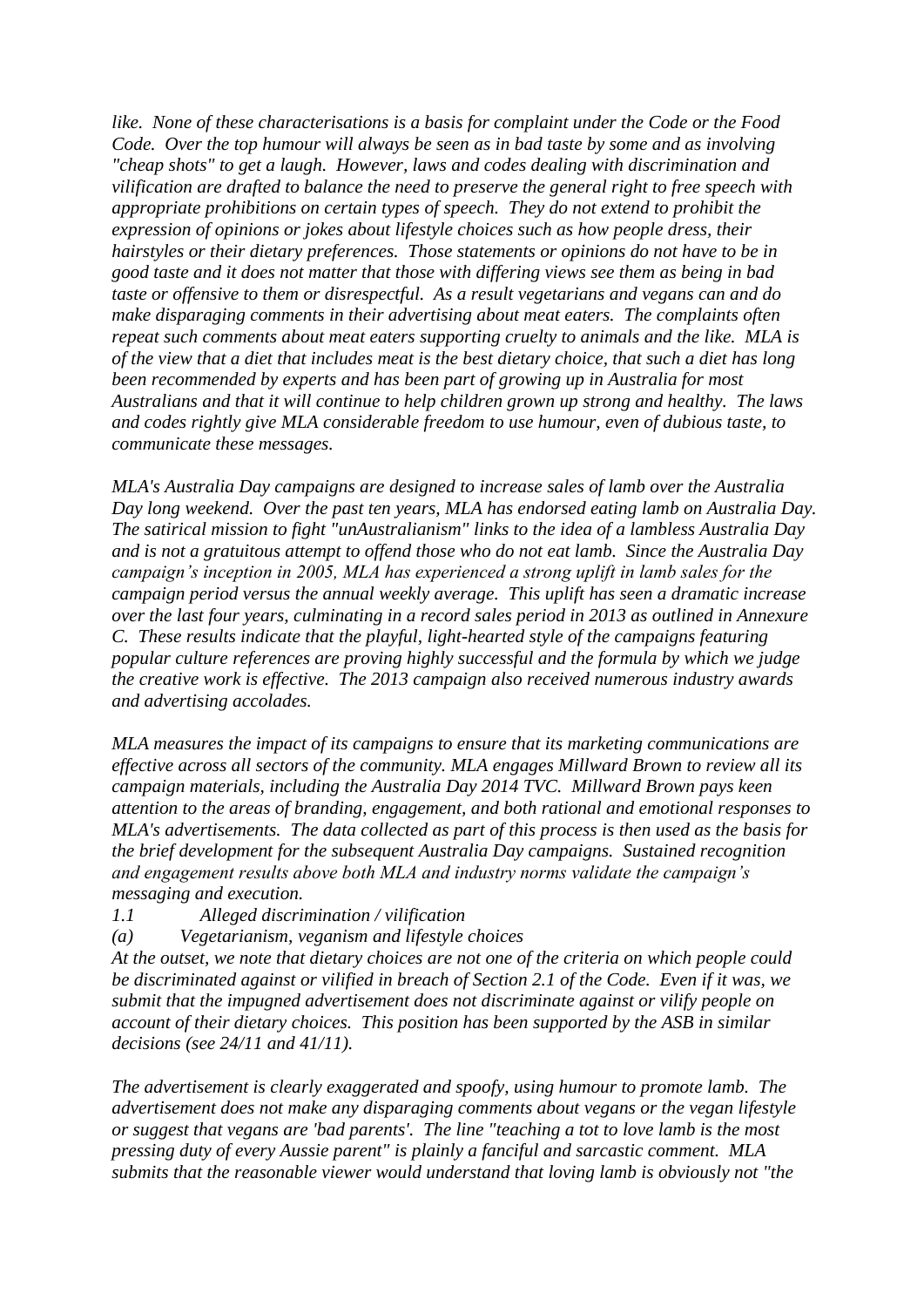*most pressing duty" of an Australian parent. It is unreasonable to claim that this humorous remark should be taken seriously as a means of disparaging vegan parenting or a vegan diet. (b) Religion, ethnicity and race*

*MLA submits that the TVC does not promote any act of prejudice on the grounds of religion or race. As the ASB has previously held (24/11), the encouragement to eat lamb in the advertisement does not vilify or discriminate against people on account of their religion or race as there is no serious disparagement of those who do not eat meat, particularly those who abstain for religious or cultural reasons. Furthermore, the TVC makes no mention of any religion or race, whether specifically or in general. Vegetarian and vegan dietary choices are not particular to one specific religion or race. Vegetarians and vegans subscribe to different religions or no religion at all so it cannot be said that the TVC discriminates against or vilifies a particular religion or race.*

*(c) Sexual preference and gender* 

*MLA submits that the complainants have misconstrued certain aspects of the TVC. Sam Kekovich's face at 0.22s is one of embarrassment, due to a humorous case of mistaken identity. Sam's reaction is due to the awkwardness of his misunderstanding and has nothing to do with the couple's sexual preferences. Sam does not promote any prejudice against the couple or treat them any differently to the other families. Sam does not mention homosexuality in his satirical rant. This scene could have depicted a long-haired man mistaken by Sam for a woman.* 

*Several complainants have suggested the TVC implies that homosexuals are unAustralian. However, the satirical premise of the TVC is that a lambless Australia Day is unAustralian and yet the same-sex couple is shown barbecuing lamb in the park. The TVC does not suggest that same-sex couples are unAustralian. In fact, the TVC suggests that the same-sex couple is the opposite of unAustralian as they are shown cooking lamb.*

*The final park scene in the TVC celebrates Australia's rich diversity with many different families, including interracial couples and the same-sex couple shown earlier in the TVC. At 0.54s, the same-sex couple appears in the park, along with the other families, cheering Sam and his Generation Lamb mission. The TVC is inclusive, not discriminatory. Lamb is a product that appeals to and is bought by people irrespective of gender or sexual preference and MLA had no intent or reason to broadcast a TVC that discriminated against some of them.* 

*Certain complainants claim that the depiction of "butch" lesbians is a discriminatory stereotype. However, MLA submits that the TVC contains many light-hearted caricatures including long-haired hippies and tofu-eating hipsters. These caricatures are visibly exaggerated and do not create negative impressions of such sectors of society. MLA contends that the reasonable viewer would recognise the humour in these caricatures and would appreciate that not all lesbians are "butch", not all hippies have long hair, and not all hipsters eat tofu.* 

## *(d) Overall*

*We submit that the TVC does not promote any act of inequity, bigotry or ridicule towards vegetarians, vegans, same-sex couples, women, or those of particular religions or races. Similarly, it does not vilify in the sense of humiliating, intimidating or inciting hatred towards any such members of society.* 

*MLA submits that any reasonable viewer would recognise this advertisement as involving satirical humour and that individual references or statements of Sam will be seen in this*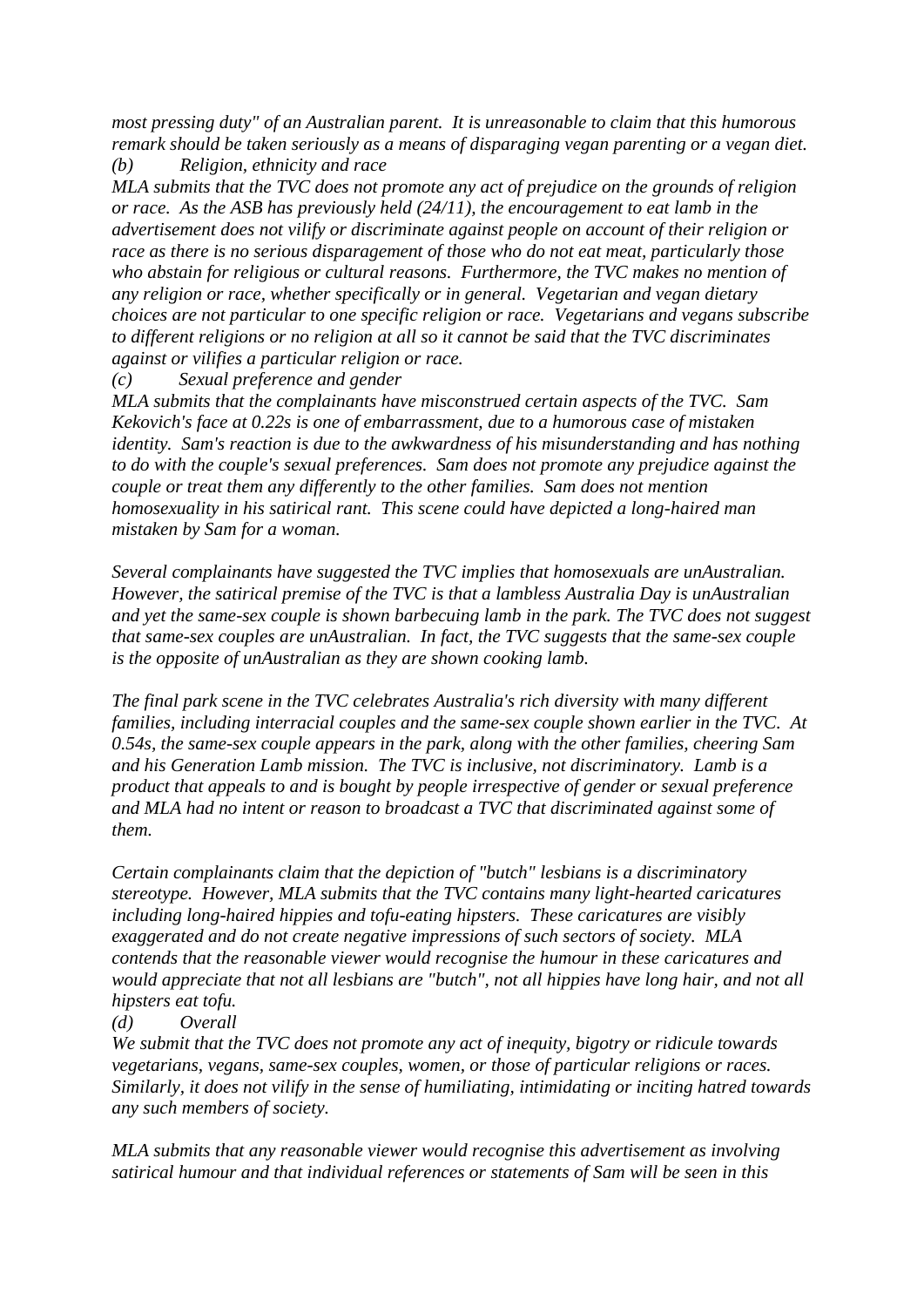*context. Whilst not every viewer may find the TVC funny, the advertisement does not discriminate against or vilify the aforementioned groups. As the ASB has previously stated, the MLA Australia Day commercials are "over the top and [are] not intended to be taken seriously by members of the community" (20/10).* 

*For these reasons, the impugned TVC cannot be considered by the community as a portrayal of discrimination or vilification on account of religion, race, gender, sexual preference or other. We therefore submit that Section 2.1 of the Code has not been breached. 1.2 Violence* 

*MLA submits that the TVC does not present or portray any act of violence under Section 2.3 of the Code. The Macquarie Dictionary defines "violence" as rough force in action. Reasonable members of the community will not perceive Sam Kekovich's satirical handing of the lamb chop to the young girl as a "malicious attack" or rough force on the child. Not only does the child not consume the lamb, but she is not hurt or endangered at any time throughout the advertisement. Similarly, the scene depicting the giant baby is clearly farfetched and fanciful. The reasonable viewer would not consider this scene to be realistic or a portrayal of violence.* 

*1.3 Language* 

*One complainant suggested that the term "sprogs" is a derogatory and offensive term for children. The Macquarie Dictionary defines "sprog" as a colloquial word for a baby or young child. MLA submits that this word is not an obscene term, and that the language used in the TVC is appropriate in the circumstances for the relevant audience.* 

*1.4 Health and safety* 

*MLA submits that the TVC does not promote bullying or is in breach of Section 2.6 of the Code. The advertisement does not present any derogatory language, nor does it promote violence or harassment. In the advertisement, Sam Kekovich does not physically, verbally or indirectly abuse or bully any person, including the vegan family or the same-sex family.*

*MLA does not condone the force-feeding of children. MLA also understands the risks of feeding children without the consent of the relevant parent or guardian, particularly in light of the rise of allergies in children, as well as the perils of 'stranger danger'. However, MLA contends that the reasonable viewer would appreciate the humour in the scene where Sam hands a lamb chop to a young child. The child does not eat the lamb, nor does Sam force the child to eat the lamb. The scene is farfetched and tongue in cheek. Based on the tone of the TVC and the relevant audience, MLA submits that the advertisement does not depict or encourage material contrary to Prevailing Community Standards on health and safety.* 

*Furthermore, MLA notes that Sam hands the hippie couple an Oriental Maple and not marijuana. MLA does not condone drug use and the TVC does not suggest that all hippytype members of society are drug users.* 

*1.5 Misleading or deceptive marketing / promoting a healthy balanced diet Several complainants have suggested the line "we want these little cherubs to grow up big and strong to fight unAustralianism" is misleading or deceptive. The statement "Feed them lamb so they grow up big and strong "conveys a message that lamb makes a contribution to the healthy growth and development of children. A number of complaints allege that this is misleading in that meat like lamb is not relevant to a healthy diet or worse that it is actually unhealthy. There is no reference to any scientific support for these claims and, to the contrary, MLA notes that:*

*a) A serving of lamb is a good source of iron, zinc, vitamin B12 and protein which are*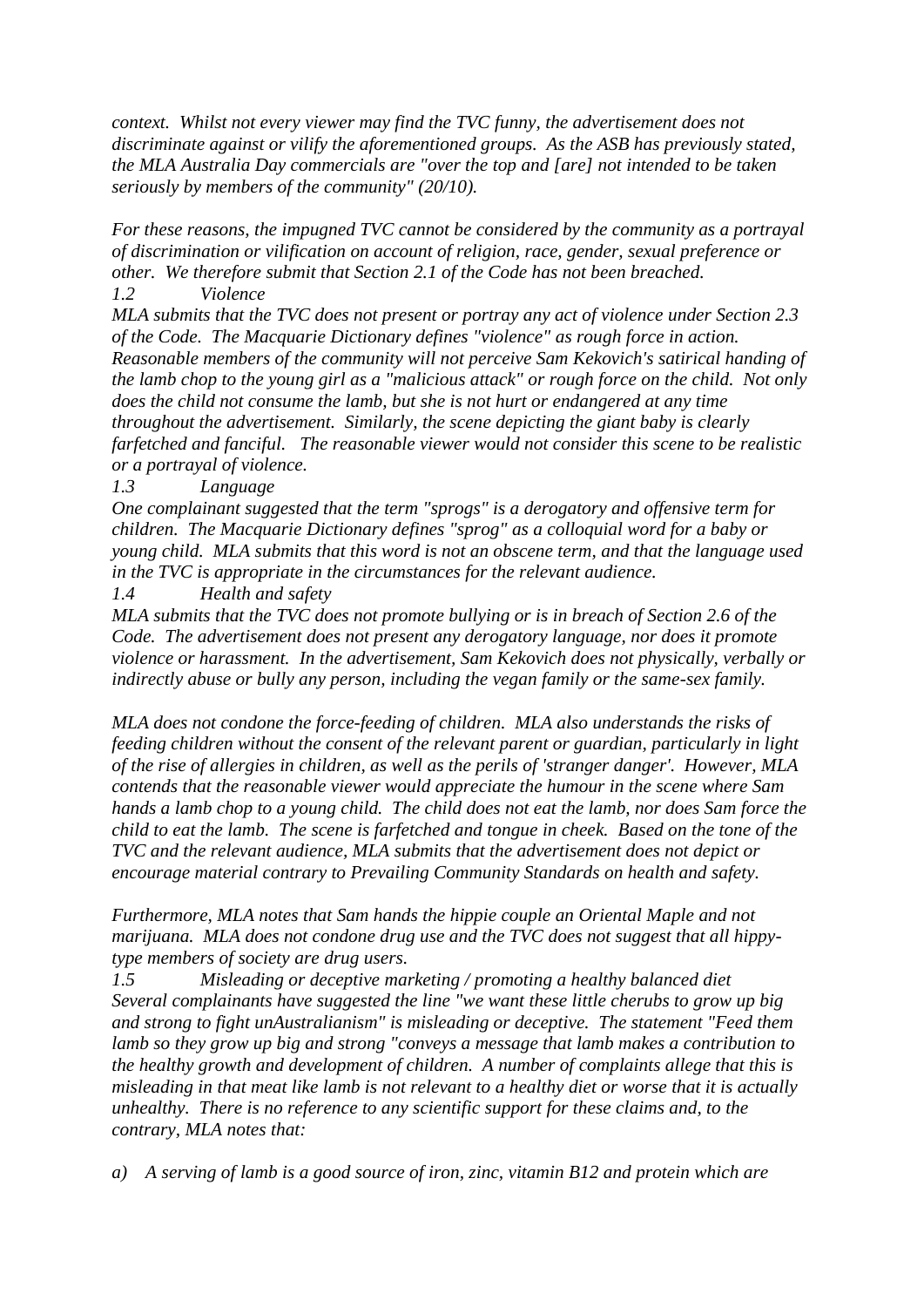*recognised as important for normal growth and development in children. Standard 1.2.7 of the Food Standards Code would allow health claims to this effect to be made in advertising or on labels; and*

*b) The current Australian Dietary Guidelines published in 2013 by the National Health and Medical Research Council recommend that a diet include 65g per day or 130g every second day of cooked lean red meat such as lamb.*

*Some of the complaints also allege that the statement suggests that if parents do not feed their children lamb then they will not grow up big and strong. The sentence does not expressly say this and there is no reason why a viewer should take out this message. Nor was it intended. MLA is of the view that other red meats like beef can also be part of a healthy, balanced diet and the statement is not going to be taken to suggest otherwise or to suggest that eating beef rather than lamb will mean that children will not grow up big and strong. An advertiser can promote the benefits of its product without having to set out all other products that might share some or all of those benefits. This does not mislead consumers. It is for the promoters of the other products to separately communicate their benefits.*

*One complainant suggested that the TVC claims that "lamb is the only food necessary" in a healthy and balanced diet and that "green foods…are an unnecessary part of diet". MLA submits that this complaint is unfounded. The TVC simply encourages the eating of lamb on Australia Day. The advertisement in no way suggests that lamb is the only food required to maintain a healthy diet, and the reasonable viewer would not take away this tenuous message. Similarly, MLA rejects the proposition that the TVC contains a nutritional or health related comparison, let alone one that is misleading or deceptive. Unlike one complainant suggestion, the TVC does not state that "chia seeds are pretentious and an unnecessary food", nor does the TVC contain a scene depicting Sam Kekovich eating a leaf. Conclusion*

*In view of the above, we consider the complaints should not be upheld.* 

*Thank you for taking the time to consider our response. We look forward to receiving the ASB's determination in this matter.*

## **THE DETERMINATION**

The Advertising Standards Board ("Board") considered whether this advertisement breaches the AANA Food and Beverages Advertising and Marketing Communications Code (the Food Code) or section 2 of the Advertiser Code of Ethics (the "Code").

The Board noted the complainants' concerns under the Food Code that the advertisement is misleading in its claim that eating lamb will make you strong and healthy; it undermines a healthy lifestyle and makes health comparisons which are not backed up with facts. The Board also noted the complainants' concerns under the Code of Ethics that the advertisement is discriminatory towards people on account of gender, sexual preference, lifestyle choices,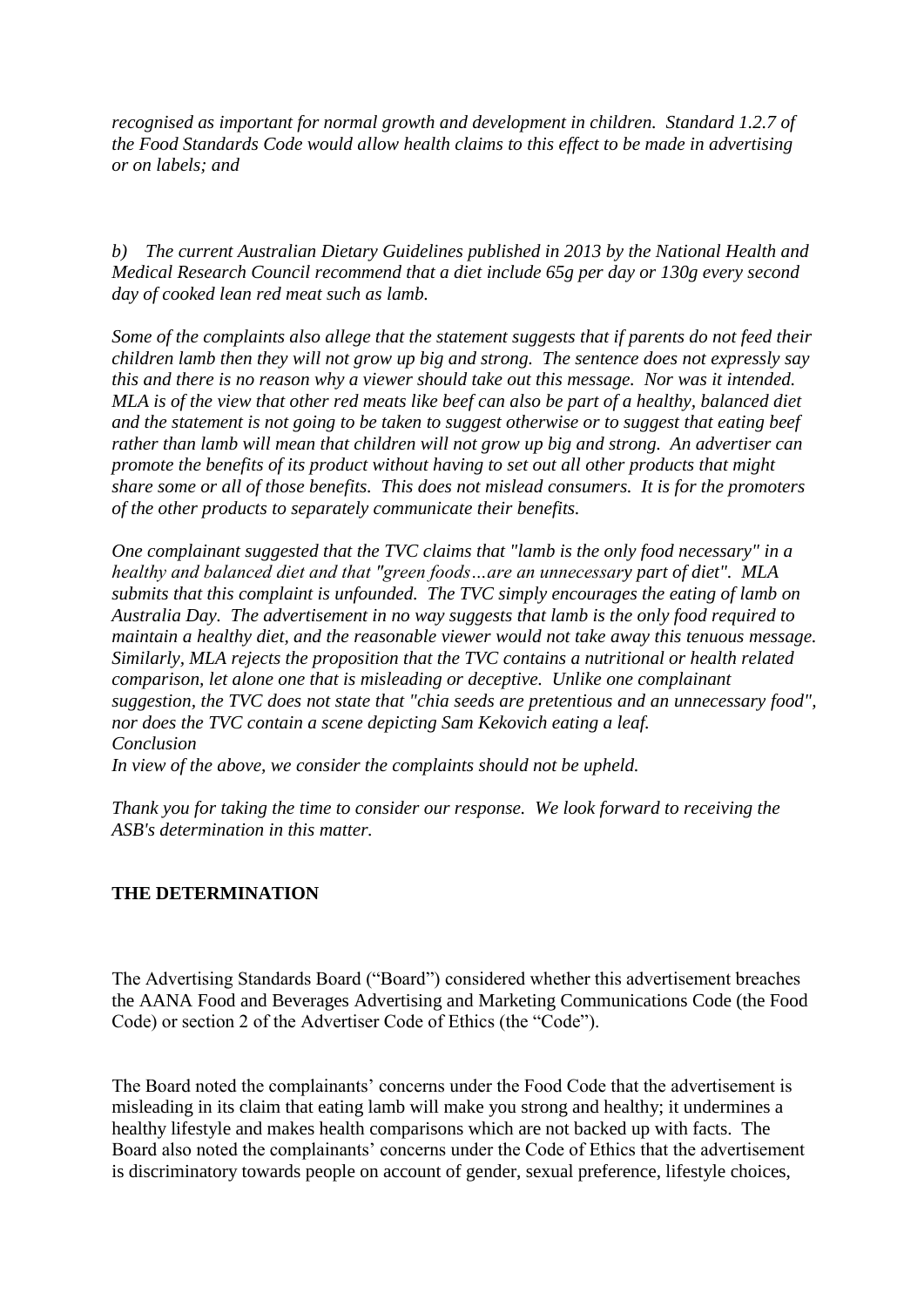ethnicity and nationality, that it depicts violence, inappropriate language and bullying behaviour and that it depicts material contrary to prevailing community standards on health and safety.

The Board noted that it had previously considered similar advertisements (27/09, 20/10, 24/11) for the same advertiser where it noted that "…the Australia Day advertisements are now well known for their irreverent tongue in cheek humour during their short term January campaign."

The Board noted that in this instance the advertisement is a continuation of the irreverent theme used in past versions of the advertiser"s promotion of lamb for Australia Day and considered that whilst some members of the community could find the advertisement to be in poor taste, as the issue of taste does not fall under the Code of Ethics the Board is unable to consider this aspect of the complaints when making its determination. The Board noted that its determination is based only on the provisions of the prevailing advertiser Codes.

The Board noted that the advertisement had been rated 'PG' by CAD and that this version of the advertisement is available on YouTube.

The Board viewed the advertisement and noted the advertiser"s response.

The Board noted that the product advertised is food and that therefore the provisions of the AANA Food and Beverages Advertising and Marketing Communications Code (the Food Code) apply. In particular the Board considered Section 2.1 of the Food Code which provides:

'Advertising or marketing communications for food ...shall be truthful and honest, shall not be or be designed to be misleading or deceptive or otherwise contravene prevailing community standards, and shall be communicated in a manner appropriate to the level of understanding of the target audience of the Advertising or Marketing Communication with an accurate presentation of all information including any references to nutritional values or health benefits.'

The Board noted that 'prevailing community standards' means the community standards determined by the Advertising Standards Board as those prevailing at the relevant time, and based on research carried out on behalf of the Advertising Standards Board as it sees fit, in relation to the advertising or marketing of food or beverage products taking into account at a minimum the requirements of the Australia New Zealand Food Standards Code, the Australian Dietary Guidelines as defined by the National Health and Medical Research Council and the National Physical Activity Guidelines as published by the Federal Government of Australia.'

The Board noted the explanatory notes to the Food Code prepared by AANA which, in relation to Section 2.1, provide: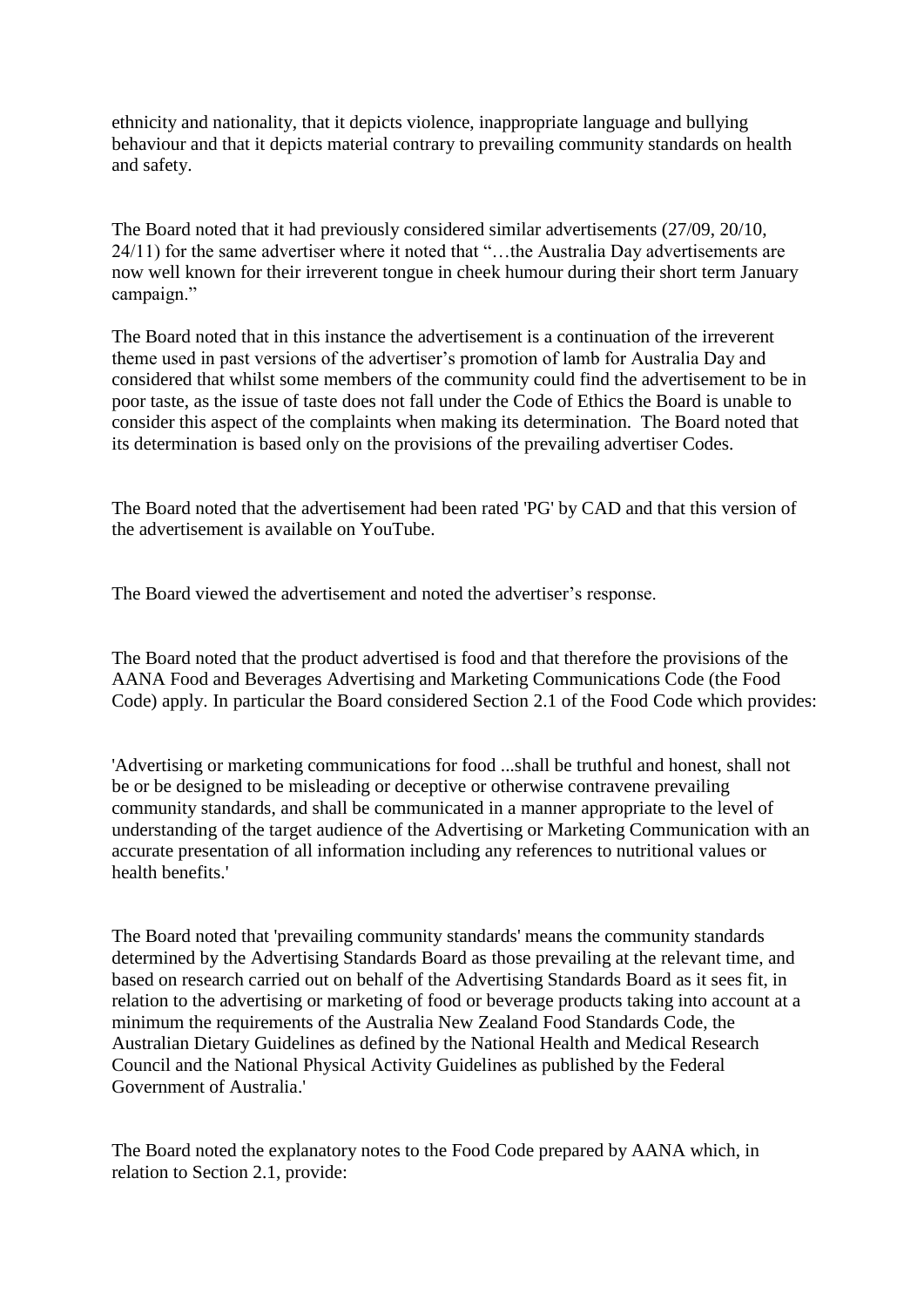"The Board will not attempt to apply legal tests in its determination of whether advertisements are truthful and honest, designed to mislead or deceive, or otherwise contravene prevailing community standards in the areas of concern to this Code.

In testing the requirement that advertisements and/or marketing communications should be truthful and honest, the Board will consider whether the information most likely to be taken from the advertisement by an average consumer in the target market would be reasonably regarded as truthful and honest.

In testing the requirement that advertisements and/or marketing communications should not be designed to be misleading or deceptive, or otherwise contravene prevailing community standards, the Board will consider the advertiser"s stated intention, but may also consider, regardless of stated intent, that an advertisement is by design misleading or deceptive, or otherwise contravenes prevailing community standards in particular regard to stated health, nutrition and ingredient components of the food or beverage product.

Thus, advertising and/or marketing communications may make reference to one or more of the nutritional values and/or health benefits of a product but such references must be accurate and appropriate to the level of understanding of the target audience, and must not misleadingly represent the overall nutritional or health benefits of the product…"

The Board noted that the advertisement features Sam Kekovich promoting the consumption of lamb on Australia Day.

The Board noted the complainants' concerns that the advertisement suggests that only by eating meat can you be healthy and strong and that this message is misleading as people who do not eat meat can be healthy.

The Board noted that in one scene Sam comments that "we want these little cherubs to grow up big and strong" and considered that whilst Sam is clearly encouraging consumers to buy and eat lamb in the Board"s view the statements made regarding the health benefits of eating lamb are not specific.

The Board noted that whilst the advertisement does imply that eating lamb is preferable to being a vegan the Board considered that the advertisement does not make any specific claims that you can only be strong and healthy if you eat meat. The Board noted that the focus on the advertisement is to encourage people to eat lamb on one specific day of the year and considered that the advertisement does not suggest you should eat lamb every day or that you should not eat any other foods.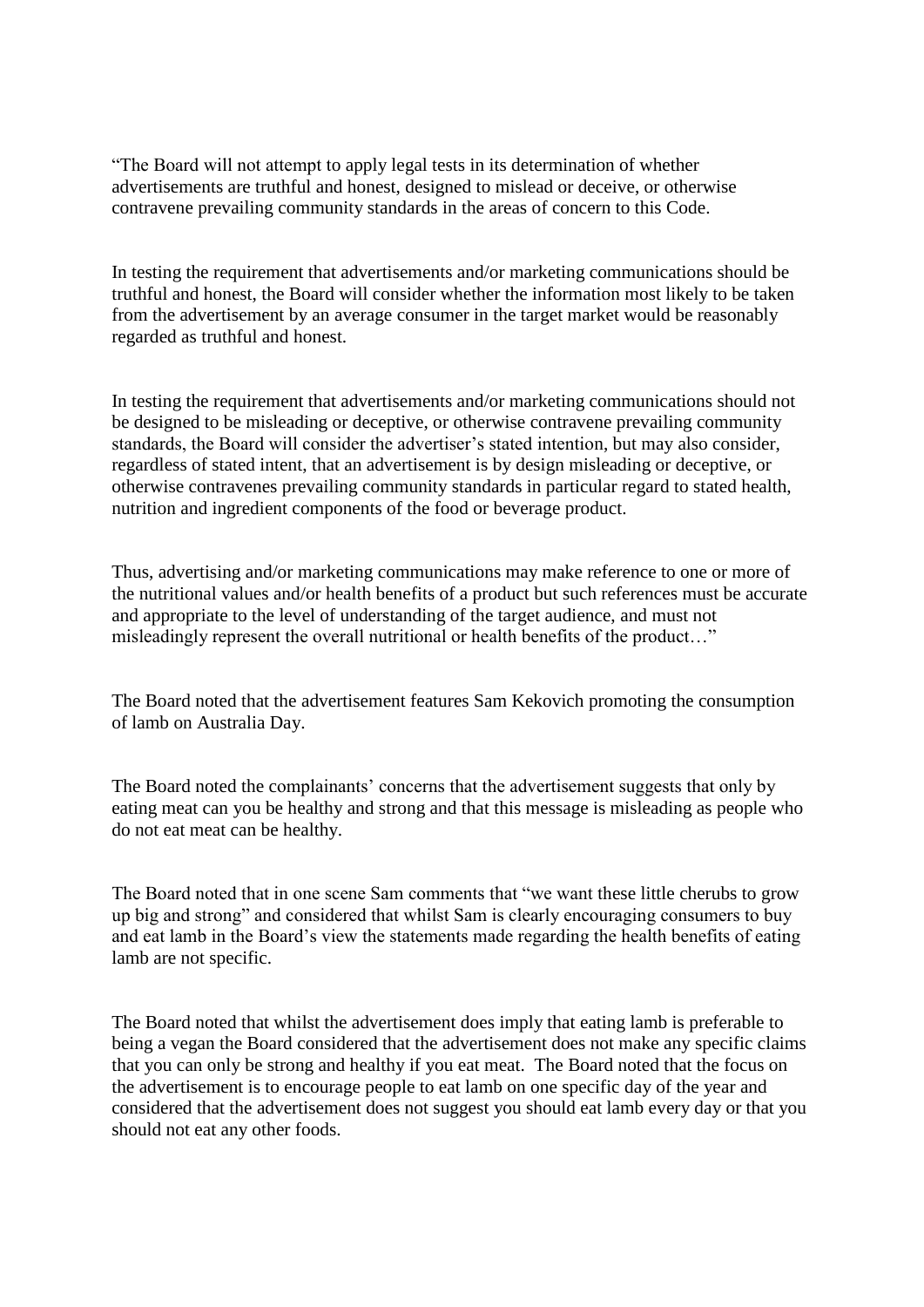The Board considered that most members of the community would recognise that the advertisement is making a tongue in cheek reference to eating meat in order to promote the advertised product and that overall the advertisement is not misleading or deceptive.

The Board determined that the advertisement did not breach Section 2.1 of the Food Code.

The Board considered Section 2.2 of the Food Code which provides:

'Advertising or marketing communications for food ...shall not undermine the importance of healthy of active lifestyles…or encourage what would reasonable be considered as excess consumption...'

The Board noted the complainant's concern that the advertisement suggests lamb is the only necessary food. The Board noted that the advertisement is promoting the consumption of lamb on one specific day, Australia Day, and that in one scene Sam is shown encouraging a child to play cricket in lieu of an electronic game. The Board considered that the advertisement did not undermine the importance of a healthy lifestyle.

The Board noted that where lamb is featured in the advertisement the portion sizes are small and considered that the advertisement does not depict or encourage excess consumption of any food including lamb.

The Board determined that the advertisement did not breach Section 2.2 of the Food Code.

The Board considered Section 2.4 of the Food Code which provides:

'Advertising or marketing communications for food or beverage products which include nutritional or health related comparisons shall be represented in a non-misleading manner.'

The Board noted the complainant's concern that the advertisement suggests lamb is necessary but offers no evidence to back up this claim. The Board noted that Sam is promoting the consumption of lamb on one day of the year and considered that consistent with a previous determination against case 0041/11 for Australian Pork, the advertisement does not suggest that you should only eat lamb and does not make any nutritional or health related comparisons.

The Board then considered the Code of Ethics. The Board considered whether the advertisement complied with Section 2.1 of the Code which requires that 'advertisements shall not portray or depict material in a way which discriminates against or vilifies a person or section of the community on account of race, ethnicity, nationality, gender, age, sexual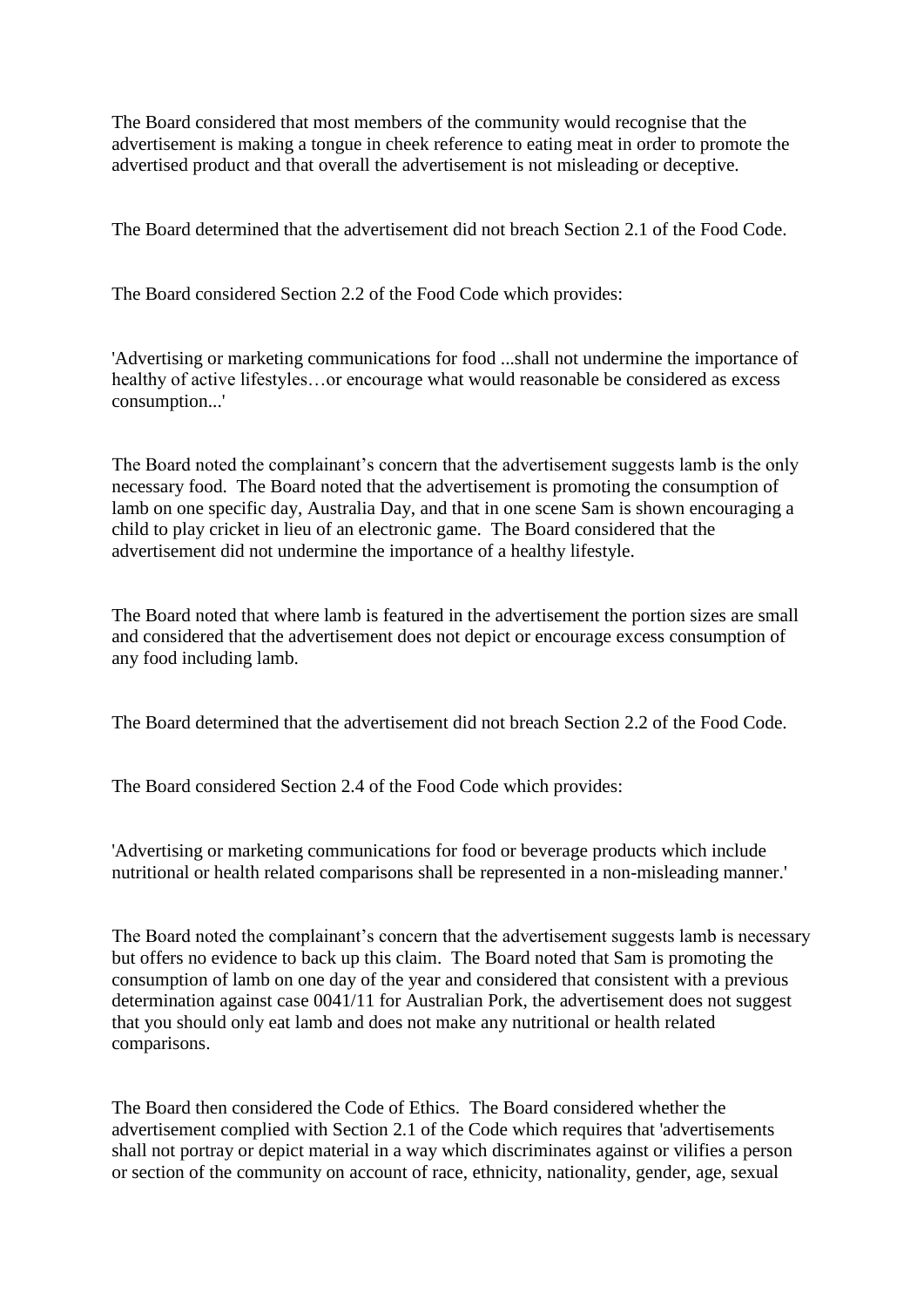preference, religion, disability, mental illness or political belief.'

The Board noted the complainants' concerns that the advertisement is discriminatory towards people who choose not to eat meat. The Board noted that this issue is not within Section 2.1 of the Code and is therefore not within the Board"s jurisdiction.

The Board noted the complainants' concerns regarding the suggestion in the advertisement that not eating lamb is un-Australian. The Board noted that as this is not within the definition of discrimination as per Section 2.1 of the Code this also falls outside of the Board"s jurisdiction.

The Board noted the complainants' concerns that the advertisement is discriminatory towards lesbians because of the way in which Sam reacts when the person he has referred to as "sir" turns out to be a woman with a short haircut.

The Board noted that Sam"s reaction to the woman turning around after he has addressed her as "sir" is of surprise and considered that this reaction is more likely to be understood as embarrassment that he has mistakenly addressed a female as "sir". The Board noted that the woman"s reaction to Sam mistakenly called her "sir" is to look annoyed rather than upset and considered that no discriminatory language is directed towards the woman or towards anyone else in the advertisement. The Board noted that it had recently dismissed a case where a man mistakes a long-haired man for a woman (0418/13) and considered that consistent with its determination in that case, in this instance the behaviour of Sam is made to appear foolish rather than discriminating or vilifying against someone on account of their sexual preference.

The Board noted the complainants" concerns that the advertisement is racist in its depiction of a predominance of white Australians. The Board noted that the advertisement does feature people of different races and that Sam himself is of Serbian heritage. The Board noted that it is not their role to determine on the diversity of actors used in an advertisement and considered that the advertisement does not make any references to any particular nationalities, ethnicities or races. The Board considered noted that whilst the advertisement suggests not eating lamb is un-Australian in the Board"s view this suggestion is tongue-in-cheek and is not directed at a particular race, ethnicity or nationality.

The Board noted the complainants' concerns that the advertisement is sexist in its depiction of Sam handing a cricket bat to a boy and a cooking implement to a girl. The Board considered that by handing a cricket bat to a boy Sam is not making a statement about gender but is encouraging a healthy and active lifestyle. The Board noted that traditionally in Australia it is men who use the BBQ and considered that the depiction of Sam handing BBQ tongs to a female child is not of itself discriminatory. The Board noted that we see adult men tapping BBQ implements against BBQs in the advertisement and considered that overall the advertisement does not depict any material which discriminates or vilifies a section of the community on account of their gender.

The Board noted that the overall tone and theme of the advertisement is intended to be humorous and considered that the advertisement did not depict material that discriminated against or vilified any person or section of the community.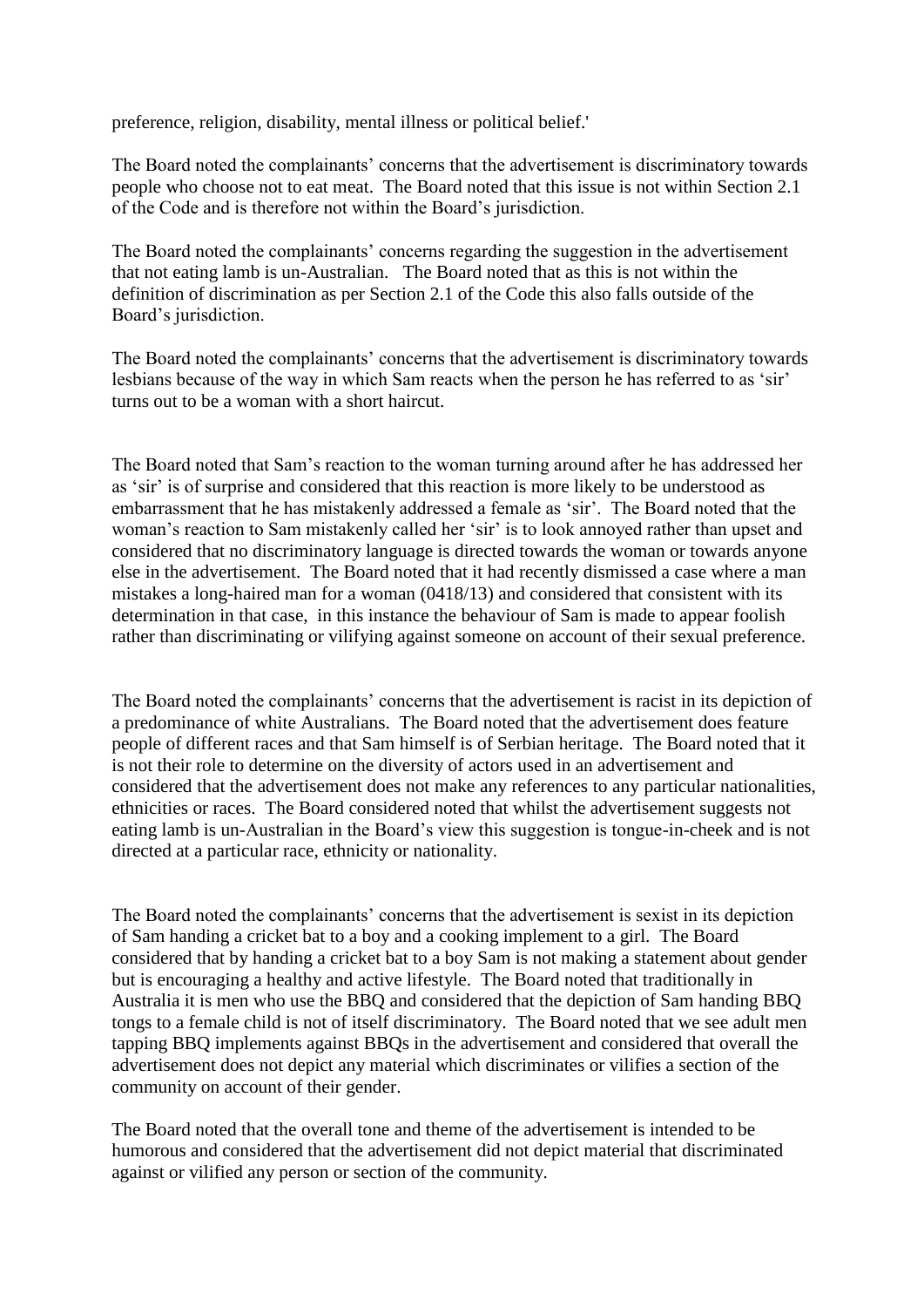The Board determined that the advertisement did not breach Section 2.1 of the Code.

The Board considered whether the advertisement was in breach of Section 2.3 of the Code. Section 2.3 states: "Advertising or Marketing Communications shall not present or portray violence unless it is justifiable in the context of the product or service advertised".

The Board noted the complainants' concerns regarding the image of the oversized toddler trampling on people at a BBQ.

The Board noted that this scene is clearly uses computer generated graphics to make the toddler giant-sized and considered that in the context of the advertisement's message to eat more lamb the depiction of the giant toddler is unrealistic and does not present, portray or encourage violence.

The Board determined that the advertisement did not breach Section 2.3 of the Code.

The Board considered whether the advertisement was in breach of Section 2.5 of the Code. Section 2.5 of the Code states: "Advertising or Marketing Communications shall only use language which is appropriate in the circumstances and strong or obscene language shall be avoided".

The Board noted the complainant's concerns over the use of the word, 'sprog' to describe a child. The Board considered that the word, "sprog" is a term of endearment which is part of common Australian vernacular and in the Board"s view is used by Sam in the context of his character in the advertisement, it is not a word which would be considered inappropriate, strong or obscene by most reasonable members of the community.

The Board determined that the advertisement did not breach Section 2.5 of the Code.

The Board considered Section 2.6 of the Code. Section 2.6 of the Code states: "Advertising or Marketing Communications shall not depict material contrary to Prevailing Community Standards on health and safety".

The Board noted the complainant's concerns that the pot plant handed to a couple (who are portrayed as hippies) by Sam is marijuana. The Board noted the advertiser"s response that the pot plant is an Oriental Maple and considered that the advertisement does not encourage or condone the use of an illegal drug.

The Board noted the complainants" concerns that Sam bullies a child in to eating lamb. The Board considered that Sam"s behaviour is over the top and fanciful and that his behaviour is not a depiction or encouragement of bullying.

The Board noted the complainants' concerns that the depiction of Sam handing meat to a child wearing a vegan slogan on his body suit is against prevailing community standards as you should never give food to someone"s child without their permission. The Board noted that when Sam hands the child a lamb chop the child"s parents are next to him and considered that in the context of the fanciful nature of the advertisement most members of the community would not consider that Sam is seriously encouraging people to give food to